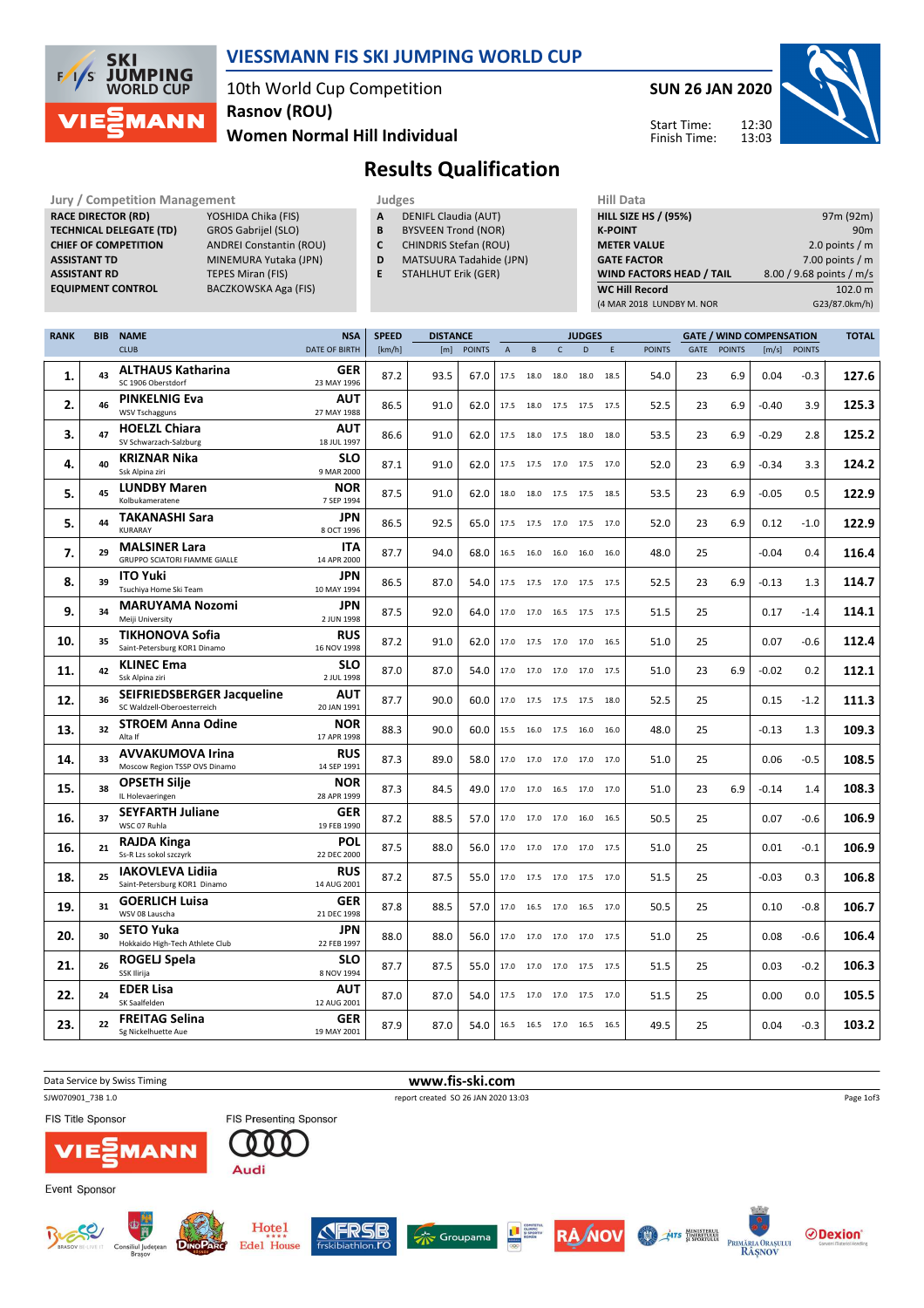

### VIESSMANN FIS SKI JUMPING WORLD CUP

10th World Cup Competition Rasnov (ROU)

Women Normal Hill Individual

SUN 26 JAN 2020

Start Time: Finish Time:



## Results Qualification

| <b>RANK</b>          | <b>BIB</b>     | <b>NAME</b>                                                      | <b>NSA</b>                | <b>SPEED</b> | <b>DISTANCE</b> |               |                |                | <b>JUDGES</b><br><b>GATE / WIND COMPENSATION</b> |      |      |               |      | <b>TOTAL</b>  |         |               |       |
|----------------------|----------------|------------------------------------------------------------------|---------------------------|--------------|-----------------|---------------|----------------|----------------|--------------------------------------------------|------|------|---------------|------|---------------|---------|---------------|-------|
|                      |                | <b>CLUB</b>                                                      | DATE OF BIRTH             | [km/h]       | [m]             | <b>POINTS</b> | $\overline{A}$ | B              |                                                  | D    | E    | <b>POINTS</b> | GATE | <b>POINTS</b> | [m/s]   | <b>POINTS</b> |       |
| 24.                  | 27             | <b>WUERTH Svenja</b><br>SV Baiersbronn                           | <b>GER</b><br>20 AUG 1993 | 88.1         | 87.5            | 55.0          | 16.5           | 16.5           | 16.5                                             | 16.0 | 16.0 | 49.0          | 25   |               | 0.15    | $-1.2$        | 102.8 |
| 25.                  | 41             | <b>IRASCHKO-STOLZ Daniela</b><br>WSV Eisenerz-Steiermark         | <b>AUT</b><br>21 NOV 1983 | 86.4         | 83.0            | 46.0          | 16.5           | 16.5           | 16.0 16.5                                        |      | 16.5 | 49.5          | 23   | 6.9           | 0.00    | 0.0           | 102.4 |
| 26.                  | 13             | <b>HARALAMBIE Daniela</b><br>CS Dinamo Bucuresti-Centrul Sportiv | <b>ROU</b><br>14 AUG 1997 | 87.4         | 86.0            | 52.0          | 16.5           |                | 16.5 17.0 16.5                                   |      | 16.5 | 49.5          | 25   |               | $-0.06$ | 0.6           | 102.1 |
| 27.                  | 18             | <b>PAGNIER Josephine</b><br>Chaux Neuve                          | <b>FRA</b><br>4 JUN 2002  | 87.1         | 84.0            | 48.0          | 17.0           | 17.0 16.5 16.5 |                                                  |      | 16.5 | 50.0          | 25   |               | $-0.02$ | 0.2           | 98.2  |
| 28.                  | 16             | LI Xueyao<br>Chinese Ski Association                             | <b>CHN</b><br>11 APR 1995 | 87.0         | 84.5            | 49.0          | 16.0           | 16.0           | 16.0                                             | 16.0 | 16.0 | 48.0          | 25   |               | $-0.01$ | 0.1           | 97.1  |
| 29.                  | 11             | <b>FORSSTROEM Susanna</b><br>Lahti Ski club                      | <b>FIN</b><br>19 APR 1995 | 87.0         | 83.0            | 46.0          | 16.0           | 16.0           | 16.0                                             | 16.0 | 16.0 | 48.0          | 25   |               | $-0.23$ | 2.2           | 96.2  |
| 30.                  | 23             | <b>CLAIR Julia</b><br>Xonrupt                                    | <b>FRA</b><br>20 MAR 1994 | 87.4         | 82.5            | 45.0          | 16.5           | 16.0           | 16.0                                             | 16.5 | 16.5 | 49.0          | 25   |               | $-0.03$ | 0.3           | 94.3  |
| 31.                  | 10             | <b>VOROS Virag</b><br>Koszegi SE                                 | <b>HUN</b><br>12 JUL 1999 | 87.6         | 82.5            | 45.0          | 16.5           | 16.0           | 15.5                                             | 15.5 | 15.5 | 47.0          | 25   |               | $-0.22$ | 2.1           | 94.1  |
| 32.                  |                | <b>TWARDOSZ Anna</b><br>PKS Olimpijczyk Gilowice                 | POL<br>12 APR 2001        | 87.8         | 82.5            | 45.0          | 16.5           | 16.5           | 15.5                                             | 16.0 | 16.0 | 48.5          | 25   |               | 0.05    | $-0.4$        | 93.1  |
| 33.                  | 19             | <b>KOMAR Katra</b><br>Ssk Bohini                                 | <b>SLO</b><br>16 MAY 2001 | 87.3         | 81.5            | 43.0          | 17.0           | 16.5           | 16.0                                             | 16.5 | 16.5 | 49.5          | 25   |               | $-0.03$ | 0.3           | 92.8  |
| 34.                  | 17             | <b>AVOCAT GROS Oceane</b><br>Annemasse ASPTT                     | <b>FRA</b><br>23 APR 1997 | 87.6         | 81.5            | 43.0          | 16.5           |                | 16.5 16.0 16.0                                   |      | 16.5 | 49.0          | 25   |               | $-0.04$ | 0.4           | 92.4  |
| 35.                  | 28             | <b>REISCH Agnes</b><br>Wsv Isny                                  | <b>GER</b><br>11 OCT 1999 | 88.3         | 82.5            | 45.0          | 17.0           | 16.5           | 16.5 16.5                                        |      | 16.5 | 49.5          | 25   |               | 0.29    | $-2.3$        | 92.2  |
| 36.                  |                | <b>MALSINER Manuela</b><br><b>GRUPPO SCIATORI FIAMME GIALLE</b>  | <b>ITA</b><br>15 DEC 1997 | 87.3         | 83.0            | 46.0          | 16.0           | 16.0           | 16.0 15.0                                        |      | 15.5 | 47.5          | 25   |               | 0.20    | $-1.6$        | 91.9  |
| 37.                  | 14             | <b>KYKKAENEN Julia</b><br><b>KL SkiJumping Team</b>              | <b>FIN</b><br>17 APR 1994 | 87.3         | 80.5            | 41.0          | 17.0           | 17.0           | 16.5                                             | 16.5 | 17.0 | 50.5          | 25   |               | $-0.03$ | 0.3           | 91.8  |
| 38.                  | 15             | <b>RUNGGALDIER Elena</b><br><b>GRUPPO SCIATORI FIAMME GIALLE</b> | <b>ITA</b><br>10 JUL 1990 | 87.2         | 80.0            | 40.0          | 16.0           | 16.0           | 16.5 16.0                                        |      | 16.0 | 48.0          | 25   |               | $-0.13$ | 1.3           | 89.3  |
| 39.                  | 12             | <b>MORAT Lucile</b><br>Courchevel                                | <b>FRA</b><br>15 JUN 2001 | 87.7         | 79.0            | 38.0          | 16.5           | 16.0           | 15.5                                             | 16.0 | 16.5 | 48.5          | 25   |               | $-0.18$ | 1.7           | 88.2  |
| 40.                  |                | <b>PARK Guylim</b><br>Alpensia Resort                            | <b>KOR</b><br>27 FEB 1999 | 87.5         | 79.5            | 39.0          | 15.0           | 15.5 16.5 15.0 |                                                  |      | 15.0 | 45.5          | 25   |               | $-0.04$ | 0.4           | 84.9  |
| <b>Not Qualified</b> |                |                                                                  |                           |              |                 |               |                |                |                                                  |      |      |               |      |               |         |               |       |
| 41.                  |                | <b>SZWAB Joanna</b><br>AZS Zakopane                              | POL<br>17 FEB 1997        | 87.1         | 78.0            | 36.0          | 15.0           |                | 15.0 15.5 15.0                                   |      | 15.0 | 45.0          | 25   |               | 0.01    | $-0.1$        | 80.9  |
| 42.                  | 20             | <b>SHPYNEVA Anna</b><br>Saint-Petersburg Sdusshor                | <b>RUS</b><br>3 JAN 2002  | 85.9         | 76.5            | 33.0          | 15.5           | 16.0 15.5 16.0 |                                                  |      | 15.5 | 47.0          | 25   |               | $-0.07$ | 0.7           | 80.7  |
| 43.                  |                | <b>INDRACKOVA Karolina</b><br>Jkl Desna                          | <b>CZE</b><br>26 AUG 1997 | 86.9         | 75.5            | 31.0          | 16.0           |                | 15.5 15.0 15.0                                   |      | 15.5 | 46.0          | 25   |               | $-0.15$ | 1.5           | 78.5  |
| 44.                  | 6              | <b>ZHOU Fangyu</b>                                               | <b>CHN</b><br>28 DEC 2003 | 87.6         | 74.0            | 28.0          | 15.0           | 15.0           | 15.0 15.0                                        |      | 15.0 | 45.0          | 25   |               | 0.13    | $-1.0$        | 72.0  |
| 45.                  | $\overline{7}$ | <b>TRAMBITAS Andreea Diana</b><br>Css Brasovia                   | <b>ROU</b><br>31 MAY 2000 | 86.4         | 73.0            | 26.0          | 15.0           | 15.0           | 15.0 14.5                                        |      | 14.5 | 44.5          | 25   |               | 0.09    | $-0.7$        | 69.8  |
| 46.                  | 9              | <b>HOFFMANN Anna</b><br>Blackhawk Ski Club                       | <b>USA</b><br>28 MAR 2000 | 86.8         | 68.5            | 17.0          | 15.0           | 15.5           | 15.5 15.5                                        |      | 15.5 | 46.5          | 25   |               | $-0.08$ | 0.8           | 64.3  |
| 47.                  | 1              | <b>SANKEY Logan</b><br>Steamboat Springs Winter Sports Clu       | <b>USA</b><br>28 MAY 1998 | 86.6         | 69.0            | 18.0          | 15.0           | 15.5 15.5 15.5 |                                                  |      | 15.0 | 46.0          | 25   |               | $-0.02$ | 0.2           | 64.2  |